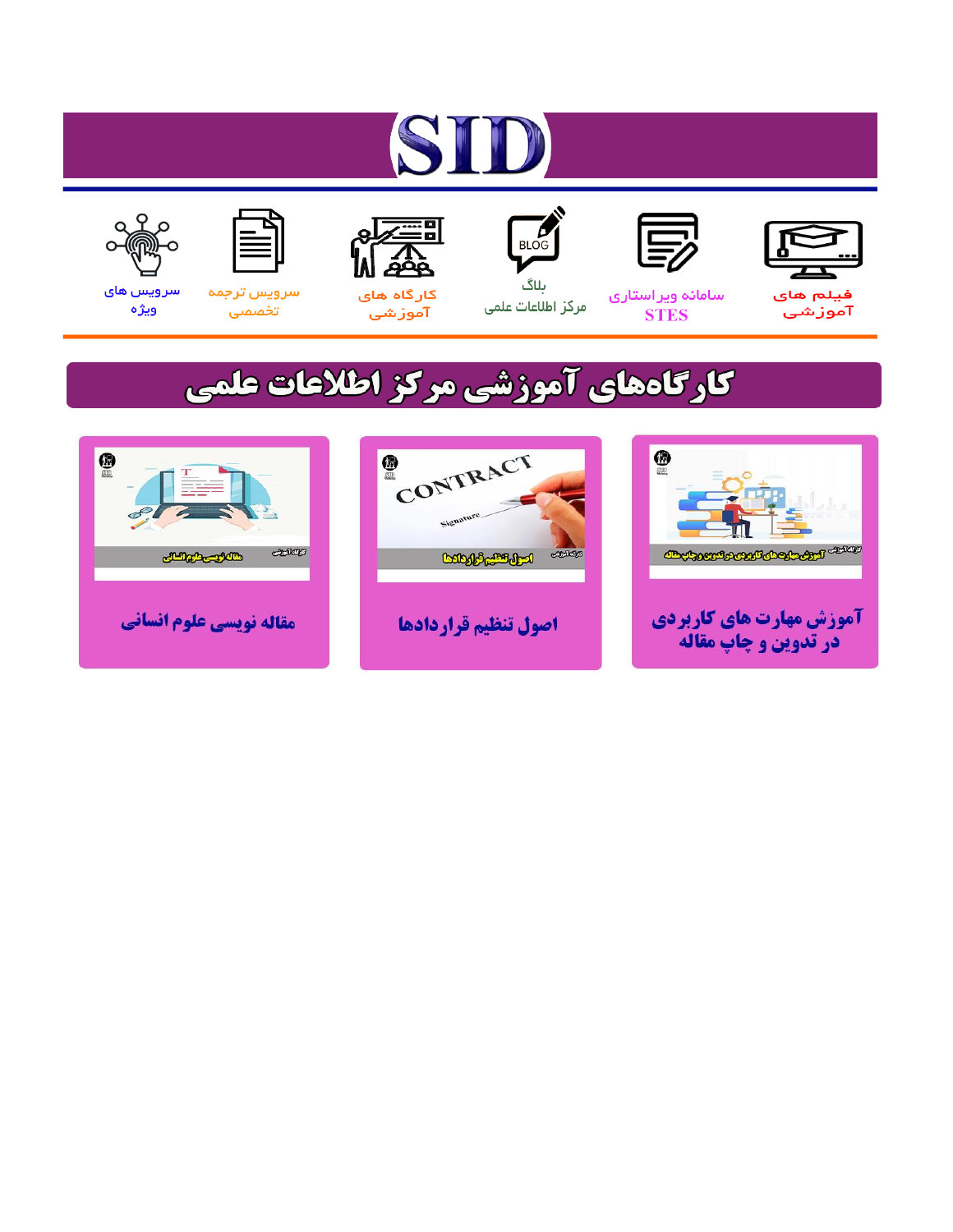

# **Stability of Two Axially Superposed Fluids of Different Viscosities between Two Rotating Cylinders**

V. R. K. Raju

*Department of Mechanical Engineering, National Institute of Technology, Warangal - 506004, Telangana, India* 

#### *Email: vrkraju9575@gmail.com*

(Received April 27, 2014; accepted May 20, 2015)

#### **ABSTRACT**

### **NOMENCLATURE**

|                     |                                                                         | <b>ABSTRACT</b>       |                                                                                                                                                                                                                                                                                                                                                                                                                                                                                                                                                                                                                                                                                                                                                                                                                                                                                                                |
|---------------------|-------------------------------------------------------------------------|-----------------------|----------------------------------------------------------------------------------------------------------------------------------------------------------------------------------------------------------------------------------------------------------------------------------------------------------------------------------------------------------------------------------------------------------------------------------------------------------------------------------------------------------------------------------------------------------------------------------------------------------------------------------------------------------------------------------------------------------------------------------------------------------------------------------------------------------------------------------------------------------------------------------------------------------------|
|                     | gap. The marginal state is found to be stationary.                      |                       | The linear stability of two axially superposed immiscible fluids between two rotating coaxial cylinder<br>studied. The fluids are assumed to have equal density but different viscosities. The effect of viscosity ratio<br>the two fluids on the condition for onset of instability is studied. The critical Taylor number in the<br>viscous fluid for onset of instability is obtained as a function of the viscosity ratio. The two limiting value<br>this curve correspond to critical Taylor numbers of the one fluid configuration with height of fluid colu<br>either equal to that of the less viscous fluid or equal to the sum of those for both liquids. It is found that<br>variation of the critical Taylor number with viscosity ratio is small when the heights of the fluid columns<br>large compared to the gap between the cylinders but is significant when the heights are comparable with |
|                     | <b>Keywords:</b> Linear stability; Taylor Couette flow; Two fluid flow. |                       |                                                                                                                                                                                                                                                                                                                                                                                                                                                                                                                                                                                                                                                                                                                                                                                                                                                                                                                |
| <b>NOMENCLATURE</b> |                                                                         |                       |                                                                                                                                                                                                                                                                                                                                                                                                                                                                                                                                                                                                                                                                                                                                                                                                                                                                                                                |
|                     |                                                                         |                       |                                                                                                                                                                                                                                                                                                                                                                                                                                                                                                                                                                                                                                                                                                                                                                                                                                                                                                                |
| $C_1$               | constant                                                                | V                     | velocity of unperturbed state                                                                                                                                                                                                                                                                                                                                                                                                                                                                                                                                                                                                                                                                                                                                                                                                                                                                                  |
| C <sub>2</sub>      | constant                                                                | $\boldsymbol{\nu}$    | velocity vector                                                                                                                                                                                                                                                                                                                                                                                                                                                                                                                                                                                                                                                                                                                                                                                                                                                                                                |
| D                   | differential operator                                                   | v                     | tangential velocity                                                                                                                                                                                                                                                                                                                                                                                                                                                                                                                                                                                                                                                                                                                                                                                                                                                                                            |
| $D^*$               | differential operator                                                   | $\nu'$                | perturbed velocity in tangential direction                                                                                                                                                                                                                                                                                                                                                                                                                                                                                                                                                                                                                                                                                                                                                                                                                                                                     |
| d                   | gap between two cylinders                                               | w                     | axial velocity                                                                                                                                                                                                                                                                                                                                                                                                                                                                                                                                                                                                                                                                                                                                                                                                                                                                                                 |
| L                   | length of each fluid column                                             |                       |                                                                                                                                                                                                                                                                                                                                                                                                                                                                                                                                                                                                                                                                                                                                                                                                                                                                                                                |
| m                   | viscosity ratio                                                         | w'                    | perturbed velocity in axial direction                                                                                                                                                                                                                                                                                                                                                                                                                                                                                                                                                                                                                                                                                                                                                                                                                                                                          |
| $\boldsymbol{p}$    | pressure                                                                | $\rho$                | density of the fluid                                                                                                                                                                                                                                                                                                                                                                                                                                                                                                                                                                                                                                                                                                                                                                                                                                                                                           |
| $p^{\prime}$        | perturbed pressure                                                      | $\mu$                 | coefficient of viscosity of the fluid.                                                                                                                                                                                                                                                                                                                                                                                                                                                                                                                                                                                                                                                                                                                                                                                                                                                                         |
| $R_1$               | inner cylinder radius                                                   | Ω                     | angular speed of the inner cylinder                                                                                                                                                                                                                                                                                                                                                                                                                                                                                                                                                                                                                                                                                                                                                                                                                                                                            |
| $R_{2}$             | outer cylinder radius                                                   | $\eta$                | radius ratio                                                                                                                                                                                                                                                                                                                                                                                                                                                                                                                                                                                                                                                                                                                                                                                                                                                                                                   |
| S                   | growth rate                                                             | $\upsilon$            | kinematic viscosity                                                                                                                                                                                                                                                                                                                                                                                                                                                                                                                                                                                                                                                                                                                                                                                                                                                                                            |
| Ta                  | Taylor number                                                           | χ                     | perturbed state of the interface                                                                                                                                                                                                                                                                                                                                                                                                                                                                                                                                                                                                                                                                                                                                                                                                                                                                               |
| $Ta_{c}$            | critical Taylor number                                                  | $\mathbf{w}^{\prime}$ | stream function                                                                                                                                                                                                                                                                                                                                                                                                                                                                                                                                                                                                                                                                                                                                                                                                                                                                                                |
| t                   | time                                                                    |                       |                                                                                                                                                                                                                                                                                                                                                                                                                                                                                                                                                                                                                                                                                                                                                                                                                                                                                                                |
| $\boldsymbol{u}$    | radial velocity                                                         | subscripts            |                                                                                                                                                                                                                                                                                                                                                                                                                                                                                                                                                                                                                                                                                                                                                                                                                                                                                                                |
| $u^{\prime}$        | perturbed velocity in radial direction                                  | 1                     | fluid 1                                                                                                                                                                                                                                                                                                                                                                                                                                                                                                                                                                                                                                                                                                                                                                                                                                                                                                        |
|                     |                                                                         | $\mathfrak{D}$        | fluid <sub>2</sub>                                                                                                                                                                                                                                                                                                                                                                                                                                                                                                                                                                                                                                                                                                                                                                                                                                                                                             |

# **1. INTRODUCTION**

It is known that the flow between two rotating coaxial cylinders can be unstable to infinitesimal axisymmetric disturbances. For an inviscid fluid, instability occurs if the circulation decreases outward anywhere between the two cylinders (Chandrasekhar 1981; Rayleigh 1916). For a viscous fluid, instability occurs when a

dimensionless quantity, now called the Taylor number, exceeds a critical value (Chandrasekhar 1981; Taylor 1923). The Taylor-Couette flow of two immiscible fluids between two coaxial cylinders has been studied (Joseph *et al*. 1984; Joseph and Renardy 1993; Peng and Zhu 2010) and different flow patterns were found to develop. It was assumed that, in the unperturbed state, the two liquids were separated by a cylindrical interface.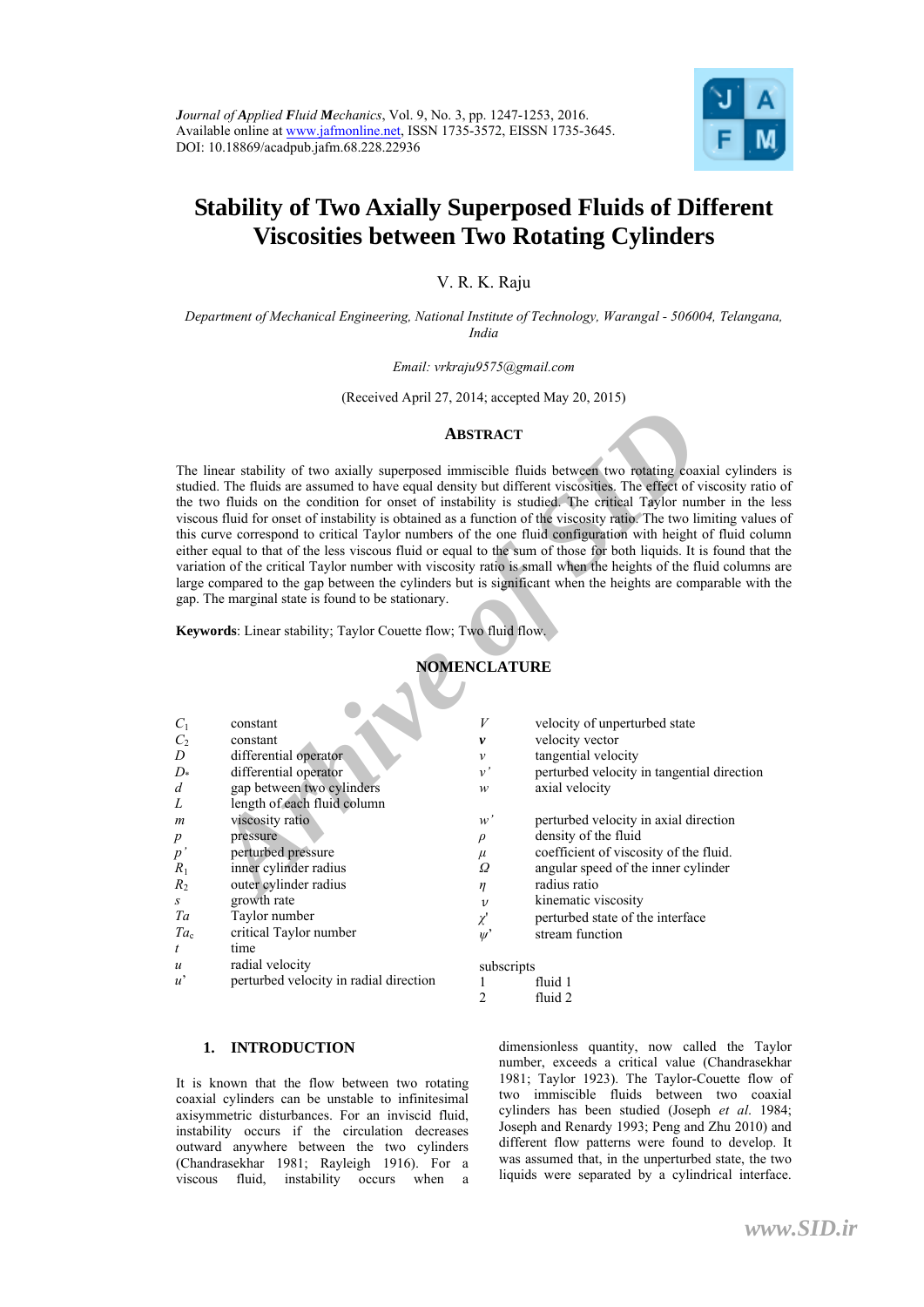The inner cylinder was set in rotation while the outer cylinder was kept stationary. Taylor vortices were seen to form, and in different parameter regimes a variety of interesting flow patterns were found to develop.

In another study, the deformation of the interface between two immiscible fluids in a cylindrical container, with a rotating lid placed above the interface was investigated experimentally by Fujimoto and Takeda (2009), and with bottom wall rotating was numerically studied by Brady and Herrmann (2012). Fujimoto and Takeda (2009) observed that center of the interface rises as rotational speed is increased when upper fluid had higher viscosity. Whereas, Brady and Herrmann (2012) found that viscosity ratio plays a major role in defining the dynamics of the two fluids.

The dynamics of two immiscible fluids between two rotating coaxial cylinders has been studied by Bonn *et al*. (2004). Where, in the unperturbed state, the interface between the two liquids was planar and perpendicular to the axis of the cylinders. In their experiment the two liquids were separated by a horizontal interface while the axis of the cylinders was vertical. It was observed that, when centrifugal instability sets in, the interface would climb the inner cylinder when the lower fluid had lower viscosity.

is of two immiscible fluids between<br>
cooxial cylinders has been studied by<br>
2004). Where, in the unperturbed state,<br>
between the two liquids was planar<br>
cult to the axis of the cylinders. In<br>
the two liquids were separate No theoretical study of the stability of this configuration seems to have been reported. As a first step a linear stability analysis of this configuration has been carried out. This study also has practical importance, since such flow configurations are known to occur emulsification. The manuscript is arranged as follows. Derivation of the equations governing linear stability and the method used for numerical solution is described in Sec. 2, Sec.3 illustrate the results obtained using this formulation and Sec.4 summarizes the findings.

## **2. FORMULATIO**

Two coaxial cylinders of radii  $R_1$  and  $R_2$  as shown in Fig. 1 have been considered. The space between the two cylinders contains two immiscible fluids. In the unperturbed state assuming that fluid 1 occupies the region  $0 < z < L$ ,  $R_1 < r < R_2$  while fluid 2 occupies the region -L < z < 0,  $R_1$  < r <  $R_2$ , where a cylindrical coordinate system  $(r, \theta, z)$  with the zaxis along the axis of the cylinders has been used and the plane  $z = 0$  to coincide with the unperturbed interface between the two fluids. The two fluids are assumed to have the same density but different coefficients of viscosity. The outer cylinder is assumed to be stationary while the inner cylinder rotates with angular speed  $Ω$ .

Present aim is to determine at what value of  $\Omega$ instability sets in for infinitesimal disturbances. In the original experiment of Taylor (Taylor 1923) for one fluid as well as in the recent experiments of Bonn *et al*. (2004) for two superposed fluids, instability is observed to first set in as an axisymmetric mode. Accordingly, present analysis

is restricted to axisymmetric disturbances. Assuming that the fluids are incompressible, the governing equations in both fluids are

$$
\rho\left(\frac{\partial v}{\partial t} + v \cdot \nabla v\right) = -\nabla p + \mu \nabla^2 v,
$$
\n(1)

$$
\nabla \cdot \mathbf{v} = 0,\tag{2}
$$



**Fig. 1. Schematic figure of two fluid configuration.** 

where  $v, p, \rho$ , and  $\mu$  are the velocity, pressure, density and coefficient of viscosity of the fluid. When the outer cylinder is stationary and the inner cylinder rotates with angular speed  $\Omega$ , a stationary solution of equations (1) and (2) is given by (Chandrasekhar, 1981)

$$
V = V(r) \mathbf{e}_o = \left( C_1 r + \frac{C_2}{r} \right) \mathbf{e}_o, \quad p = P(r), \tag{3}
$$

Where

$$
C_{1} = -\frac{\Omega R_{1}^{2}}{R_{2}^{2} - R_{1}^{2}} = -\frac{\Omega \eta^{2}}{1 - \eta^{2}}, \ C_{2} = \frac{\Omega R_{1}^{2} R_{2}^{2}}{R_{2}^{2} - R_{1}^{2}} = \frac{\Omega R_{1}^{2}}{1 - \eta^{2}},
$$
  
\n
$$
\eta = \frac{R_{1}}{R_{2}},
$$
\n(4)

and the pressure profile satisfies

$$
\frac{dP}{dr} = \frac{\rho V^2}{r}.\tag{5}
$$

Since this solution does not depend on *μ* it is valid in both fluids. To make the problem tractable the modification of the flow profile due to the end walls at  $z = \pm L$ . Strictly this is valid provided we have end walls which allow differential rotation and have the same rotation profile as given by equation (3). Now considering a small axisymmetric perturbation from this steady flow described by

$$
\mathbf{v} = u'(r, z, t)\mathbf{e}_{r} + [V(r) + v'(r, z, t)]\mathbf{e}_{\theta} + w'(r, z, t)\mathbf{e}_{z},
$$
  
\n
$$
p = P(r) + p'(r, z, t).
$$
 (6)

Substituting in equations (1) and (2) and linearizing in the perturbations yields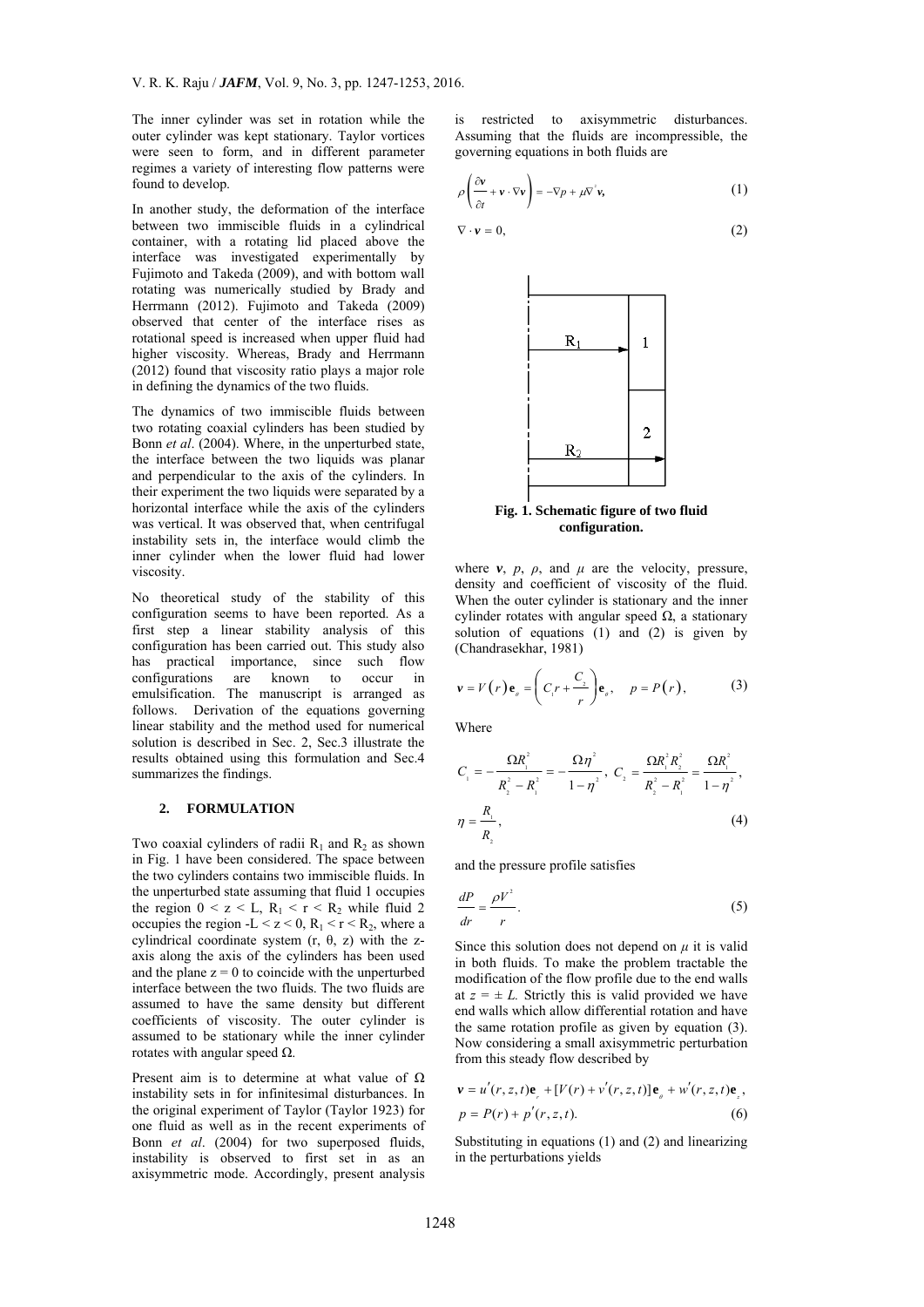$$
\frac{\partial u'}{\partial t} - \frac{2V}{r}v' = -\frac{\partial}{\partial r}\left(\frac{p'}{\rho}\right) + \nu \left(\frac{\partial^2}{\partial r^2} + \frac{1}{r}\frac{\partial}{\partial r} - \frac{1}{r^2} + \frac{\partial^2}{\partial z^2}\right)u',\tag{7}
$$

$$
\frac{\partial v'}{\partial t} + \left(\frac{dV}{dr} + \frac{V}{r}\right)u' = \nu \left(\frac{\partial^2}{\partial r^2} + \frac{1}{r}\frac{\partial}{\partial r} - \frac{1}{r^2} + \frac{\partial^2}{\partial z^2}\right)v',\tag{8}
$$

$$
\frac{\partial w'}{\partial t} = -\frac{\partial}{\partial z} \left( \frac{p'}{\rho} \right) + \nu \left( \frac{\partial^2}{\partial r^2} + \frac{1}{r} \frac{\partial}{\partial r} + \frac{\partial^2}{\partial z^2} \right) w', \tag{9}
$$

$$
\frac{\partial u'}{\partial r} + \frac{u'}{r} + \frac{\partial w'}{\partial z} = 0.
$$
 (10)

Assuming that in the perturbed state the interface is given by  $z = \chi'(r,t)$ . The linearized kinematic boundary condition is

$$
\frac{\partial \chi'}{\partial t} = w' \text{ at } z = 0.
$$
 (11)

Continuity of velocity at the interface requires

$$
u'_1 = u'_2
$$
,  $v'_1 = v'_2$ ,  $w'_1 = w'_2$  at  $z = 0$ , (12)

where the subscripts 1 and 2 represent values in fluid 1 and fluid 2, respectively. Continuity of tangential components of stress requires

$$
\frac{\partial z'}{\partial t} = w' \text{ at } z = 0. \qquad (11)
$$
\n\nContinuity of velocity at the interface requires  
\n $u'_i = u'_i, v'_i = v'_i, w'_i = w'_i$  at  $z = 0$ , (12)  
\nwhere the subscripts 1 and 2 represent values in  
\nthe differential components of stress requires  
\n $\mu_i \left( \frac{\partial u'_i}{\partial z} + \frac{\partial v'_i}{\partial r} \right) = \mu_2 \left( \frac{\partial u'_i}{\partial z} + \frac{\partial v'_i}{\partial r} \right)$  at  $z = 0$ ,  
\n $\mu_i \left( \frac{\partial u'_i}{\partial z} + \frac{\partial v'_i}{\partial r} \right) = \mu_2 \left( \frac{\partial u'_i}{\partial z} + \frac{\partial v'_i}{\partial r} \right)$  at  $z = 0$ ,  
\nContinuity of normal stress at the interface requires  
\n $\mu_i \frac{\partial v'_i}{\partial z} = \mu_2 \frac{\partial v'_i}{\partial z}$  at  $z = 0$ .  
\nContinuity of normal stress at the interface requires  
\n $-p'_i + 2\mu_i \frac{\partial v'_i}{\partial z} = -p'_i + 2\mu_i \frac{\partial v'_i}{\partial z}$  at  $z = 0$ .  
\n $-p'_i + 2\mu_i \frac{\partial v'_i}{\partial z} = -p'_i + 2\mu_i \frac{\partial v'_i}{\partial z}$  at  $z = 0$  (15)  
\nwhere the effect of surface tension at the interface  
\nDifferentiating with respect to *r* and using equation  
\n(7) to eliminate pressure we obtain  
\n $-\mu_i \left( \frac{\partial^2}{\partial r^2} + \frac{\partial^2}{\partial r} - \frac{1}{r^2} + \frac{\partial^2}{\partial z^2} \right)u'_i + 2\mu_i \frac{\partial^2 v'_i}{\partial r \partial z}$ 

$$
\mu_{i} \frac{\partial v'_{i}}{\partial z} = \mu_{2} \frac{\partial v'_{2}}{\partial z} \quad \text{at} \quad z = 0.
$$
 (14)

Continuity of normal stress at the interface requires

$$
-p'_{1} + 2\mu_{1} \frac{\partial w'_{1}}{\partial z} = -p'_{2} + 2\mu_{1} \frac{\partial w'_{1}}{\partial z} \text{ at } z = 0 \quad (15)
$$

where the effect of surface tension at the interface between the two liquids has been neglected. Differentiating with respect to *r* and using equation (7) to eliminate pressure we obtain

$$
-\mu_{1}\left(\frac{\partial^{2}}{\partial r^{2}}+\sqrt{\frac{\partial}{\partial r}}-\frac{1}{r^{2}}+\frac{\partial^{2}}{\partial z^{2}}\right)u_{1}'+2\mu_{1}\frac{\partial^{2}w_{1}'}{\partial r\partial z}
$$

$$
=-\mu_{2}\left(\frac{\partial^{2}}{\partial r^{2}}+\frac{1}{r}\frac{\partial}{\partial r}-\frac{1}{r^{2}}+\frac{\partial^{2}}{\partial z^{2}}\right)u_{2}'+2\mu_{2}\frac{\partial^{2}w_{2}'}{\partial r\partial z}
$$
at 
$$
z=0.
$$
 (16)

$$
\mathfrak{t} =
$$

The no slip boundary condition on the walls are

$$
u' = v' = w' = 0
$$
 at  $r = R_1$  and  $R_2$  and  $z = \pm L$   
(17)

Obtaining  $u'$  and  $w'$  from a stream function  $\psi'(r, z, t)$  by

$$
u' = \frac{\partial \psi'}{\partial z}, \quad w' = -\left(\frac{\partial}{\partial r} + \frac{1}{r}\right)\psi'.
$$
 (18)

Then equation (10) is identically satisfied.

Eliminating  $p'$  between equations (7) and (9) and using equation (18) yields

$$
\frac{\partial}{\partial t}\left(DD_{+}+\frac{\partial^{2}}{\partial z^{2}}\right)\psi'-\frac{2V}{r}\frac{\partial v'}{\partial z}=v\left(DD_{+}+\frac{\partial^{2}}{\partial z^{2}}\right)^{2}\psi',\qquad(19)
$$

where the operator  $D$  and  $D_*$  are defined as

$$
D = \frac{\partial}{\partial r}, \quad D_{\cdot} = \frac{\partial}{\partial r} + \frac{1}{r}.
$$
 (20)

Using equations (18) and (20), equation (8) can be written as

$$
\frac{\partial v'}{\partial t} + \left(\frac{dV}{dr} + \frac{V}{r}\right)\frac{\partial \psi'}{\partial z} = v \left(DD_{z} + \frac{\partial^{2}}{\partial z^{2}}\right)v'.\tag{21}
$$

For the linear perturbations assuming normal modes with time dependence of the form  $e^{st}$ . Further transforming to non-dimensional variables using

$$
r \to rd, \ z \to zd, \ s \to s
$$
  
\n
$$
v' \to v \frac{v}{d} \xrightarrow{v} \chi \left(\frac{2Qd}{v_2}\right),
$$
 (22)

where  $d = R_2 - R_1$  is the radial distance between the two cylinders. Writing equations (19) and (21) separately in the two fluids in non-dimensional form

$$
\left[ \left( DD_{.} + \frac{\partial^{2}}{\partial z^{2}} \right) - ms \right] \left( DD_{.} + \frac{\partial^{2}}{\partial z^{2}} \right) \psi_{1} = -m \frac{C_{.}}{\Omega d^{2}} \left( \frac{1}{r^{2}} + \frac{C_{.}d^{2}}{C_{.}} \right) \frac{\partial v_{1}}{\partial z},
$$
\n(23)

$$
\left[ \left( DD_{+} + \frac{\partial^{2}}{\partial z^{2}} \right) - s \right] \left( DD_{+} + \frac{\partial^{2}}{\partial z^{2}} \right) \psi_{2} = -\frac{C_{2}}{\Omega d^{2}} \left( \frac{1}{r^{2}} + \frac{C_{1}d^{2}}{C_{2}} \right) \frac{\partial v_{2}}{\partial z},
$$
\n(24)

$$
\left[ \left( DD_{+} + \frac{\partial^{2}}{\partial z^{2}} \right) - ms \right] v_{1} = -mT a \frac{\partial \psi_{1}}{\partial z}, \qquad (25)
$$

$$
\left[ \left( DD_{z} + \frac{\partial^{2}}{\partial z^{2}} \right) - s \right] v_{2} = -Ta \frac{\partial \psi_{2}}{\partial z}, \qquad (26)
$$

Where

$$
Ta = -\frac{4C_1 \Omega d^4}{v_2^2}, \qquad m = \frac{\mu_2}{\mu_1}.
$$
 (27)

Here *Ta* is the Taylor number in fluid 2 which is assumed to be less viscous. Therefore, the Taylor number in fluid 1 is smaller than in fluid 2. The kinematic boundary condition equation (11) in nondimensional form is

$$
s\chi = -D_y \psi \qquad \qquad \text{at} \qquad \qquad z = 0 \tag{28}
$$

Substituting from equation (18) in equations (12)- (14) and (16), and writing the boundary conditions at the interface in nondimensional form yields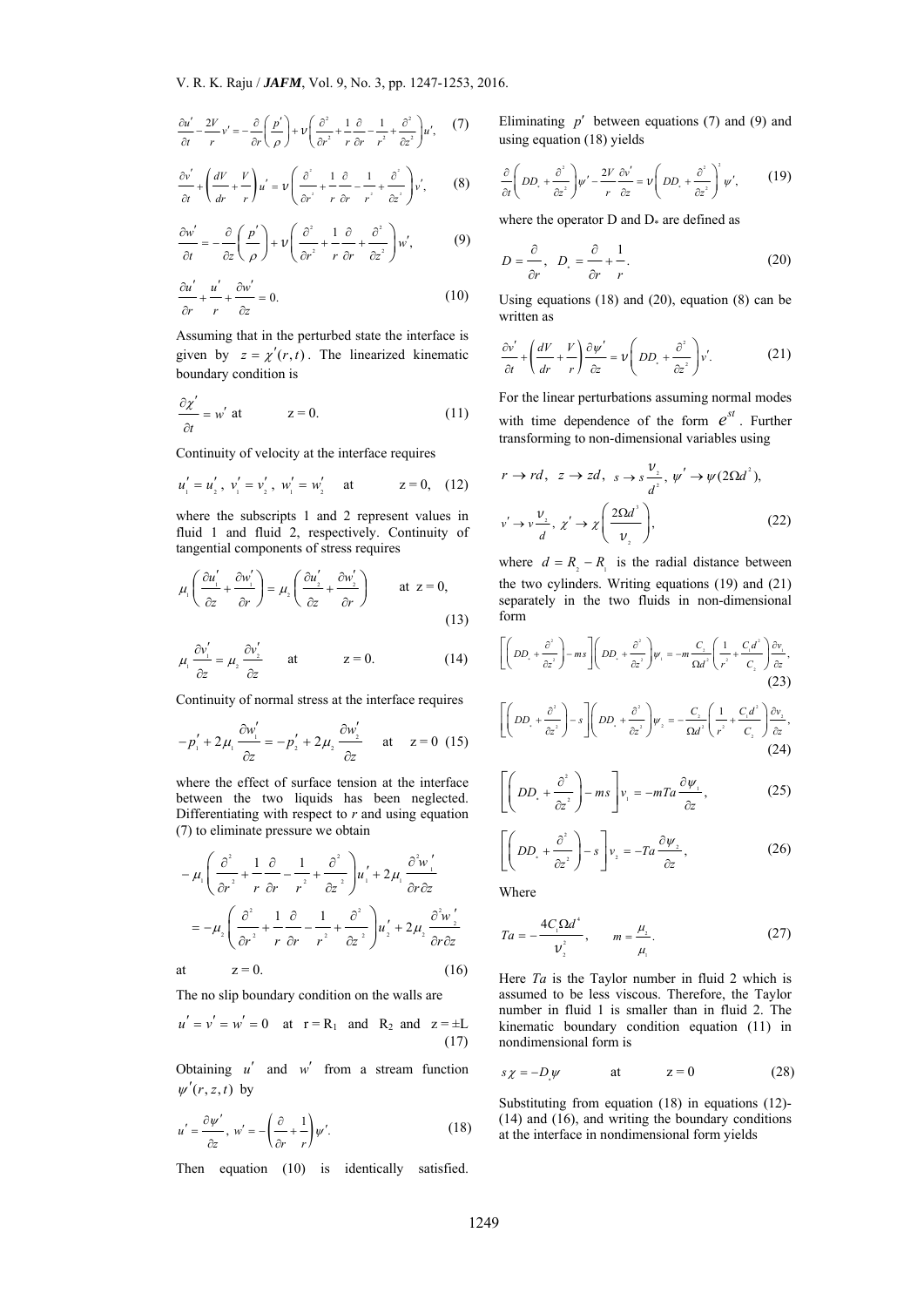$$
\frac{\partial \psi_1}{\partial z} = \frac{\partial \psi_2}{\partial z} \qquad \text{at} \qquad z = 0 \tag{29}
$$

$$
v_{1} = v_{2} \qquad \qquad \text{at} \qquad \qquad z = 0 \tag{30}
$$

$$
D_{\nu} \psi_{1} = D_{\nu} \psi_{2} \qquad \text{at} \qquad z = 0 \tag{31}
$$

$$
\left(DD_{2} - \frac{\partial^{2}}{\partial z^{2}}\right)\psi_{1} = m\left(DD_{2} - \frac{\partial^{2}}{\partial z^{2}}\right)\psi_{2} \text{ at } z = 0 \quad (32)
$$

$$
\frac{\partial v_{1}}{\partial z} = m \frac{\partial v_{2}}{\partial z} \qquad \text{at} \qquad z = 0 \tag{33}
$$

$$
-\frac{1}{m}\left(3DD_{z} + \frac{\partial^{2}}{\partial z^{2}}\right)\frac{\partial \psi_{1}}{\partial z} = -\left(3DD_{z} + \frac{\partial^{2}}{\partial z^{2}}\right)\frac{\partial \psi_{2}}{\partial z}
$$
\nat  $z = 0$  (34)

Equation (17) in nondimensional form is

$$
\frac{\partial \psi_{\perp}}{\partial z} = v_{\perp} = D_{\perp} \psi_{\perp} = 0 \quad \text{at} \quad r = \frac{R_{\perp}}{d} \quad \text{and} \quad \frac{R_{2}}{d} \quad \text{for}
$$
  

$$
0 < z < \frac{L}{d}
$$
  

$$
\frac{\partial \psi_{2}}{\partial z} = v_{2} = D_{\perp} \psi_{2} = 0 \quad \text{at} \quad r = \frac{R_{\perp}}{d} \quad \text{and} \quad \frac{R_{2}}{d} \quad \text{for}
$$
  

$$
-\frac{L}{d} < z < 0
$$
  

$$
\frac{\partial \psi_{\perp}}{\partial z} = v_{\perp} = D_{\perp} \psi_{\perp} = 0 \quad \text{at} \quad z = \frac{L}{d} \quad \text{for} \quad \frac{R_{\perp}}{d} < z < \frac{R_{2}}{d}
$$

$$
\frac{\partial \psi_z}{\partial z} = v_z = D_z \psi_z = 0 \quad \text{at} \quad z = -\frac{L}{d} \quad \text{for} \quad \frac{R_z}{d} \le \frac{R_z}{d}
$$

The stream function  $\psi$  is defined correct to an additive constant. Therefore, one can choose  $\psi$  to be zero at one point on a boundary wall. Then using equation (35) it can easily be reasoned out that  $\psi$ will be zero on all the walls bounding the flow region. Then equation (35) can be written as

$$
\psi_{1} = \nu_{1} = D\psi_{1} = 0
$$
 at  $r = \frac{R_{1}}{d}$  and  $\frac{R_{2}}{d}$  for  $0 < z < \frac{L}{d}$ 

$$
\psi_2 = \nu_2 = D\psi_2 = 0 \quad \text{at } r = \frac{R_1}{d} \quad \text{and} \quad \frac{R_2}{d} \quad \text{for}
$$

$$
-\frac{L}{d} < z < 0
$$

$$
\frac{\partial \psi_1}{\partial z} = \nu_1 = \psi_1 = 0 \quad \text{at} \quad z = \frac{L}{d} \quad \text{for} \quad \frac{R_1}{d} < z < \frac{R_2}{d}
$$

$$
\frac{\partial \psi_2}{\partial z} = v_2 = \psi_2 = 0 \quad \text{at} \quad z = -\frac{L}{d} \text{ for } \frac{R_1}{d} < z < \frac{R_2}{d} \tag{36}
$$

Further from equations (31) and (36) it follows that

$$
\psi_1 = \psi_2 \qquad \text{at} \quad z = 0 \tag{37}
$$

which now replaces equation (31). Equations (23)-(26), together with matching conditions (28)-(30),  $(32)-(34)$  and  $(37)$ , and boundary conditions  $(36)$ constitute the eigenvalue problem governing linear stability. This can be solved for the eigenvalue *s* if all other parameters are specified. For simplicity a narrow gap approximation  $d \ll R_{\alpha} R_{\beta}$  has been used. Then one can use the approximations  $D_z \approx D$ and  $(C_2/\Omega d^2)(1/r^2 + C_1d^2/C_2) \approx (1-\xi)$ , where  $\xi$ is a nondimensional radial coordinate defined by  $r = R_1/d + \xi$ . A finite difference approximation has been used in order to solve the eigenvalue problem and follow a procedure very similar to that used in an earlier study (Bhattacharyya and Gupta 2004).

### **3. RESULTS**

As a first check the analysis was carried out to compute the critical Taylor number when there is only one fluid occupying the entire length. The critical Taylor number vs length of the cylinders is shown in Fig. 2. The results show that as the length of the cylinders becomes large the critical Taylor number approaches the value calculated for cylinders of infinite length. This is in agreement with experimental observations of Koschmieder (1993).



**Fig. 2. Variation of critical Taylor number with**  *L/d* **ratio, for single fluid.** 

For  $L/d = 16$ , the pattern of streamlines is shown in Fig. 3. This clearly shows the formation of Taylor vortices and the size of the vortices in the axial direction agrees with what theoretical calculations predict at the onset of instability.

Now considering the situation where there are two axially superposed fluids. First considering fluid column heights to be large and compare with the results for one fluid column of infinite height. The critical Taylor number in the lower fluid for onset of instability *Tac* vs the ratio of viscosities *m*, for  $L/d = 8$  is shown in Fig. 4. When  $m = 1$  there is no jump in material property and as expected the critical Taylor number is same as for one fluid in the entire flow domain. When  $m \leq 1$  the lower fluid is less viscous and, therefore, the Taylor number in the lower fluid is higher than in the upper

(35)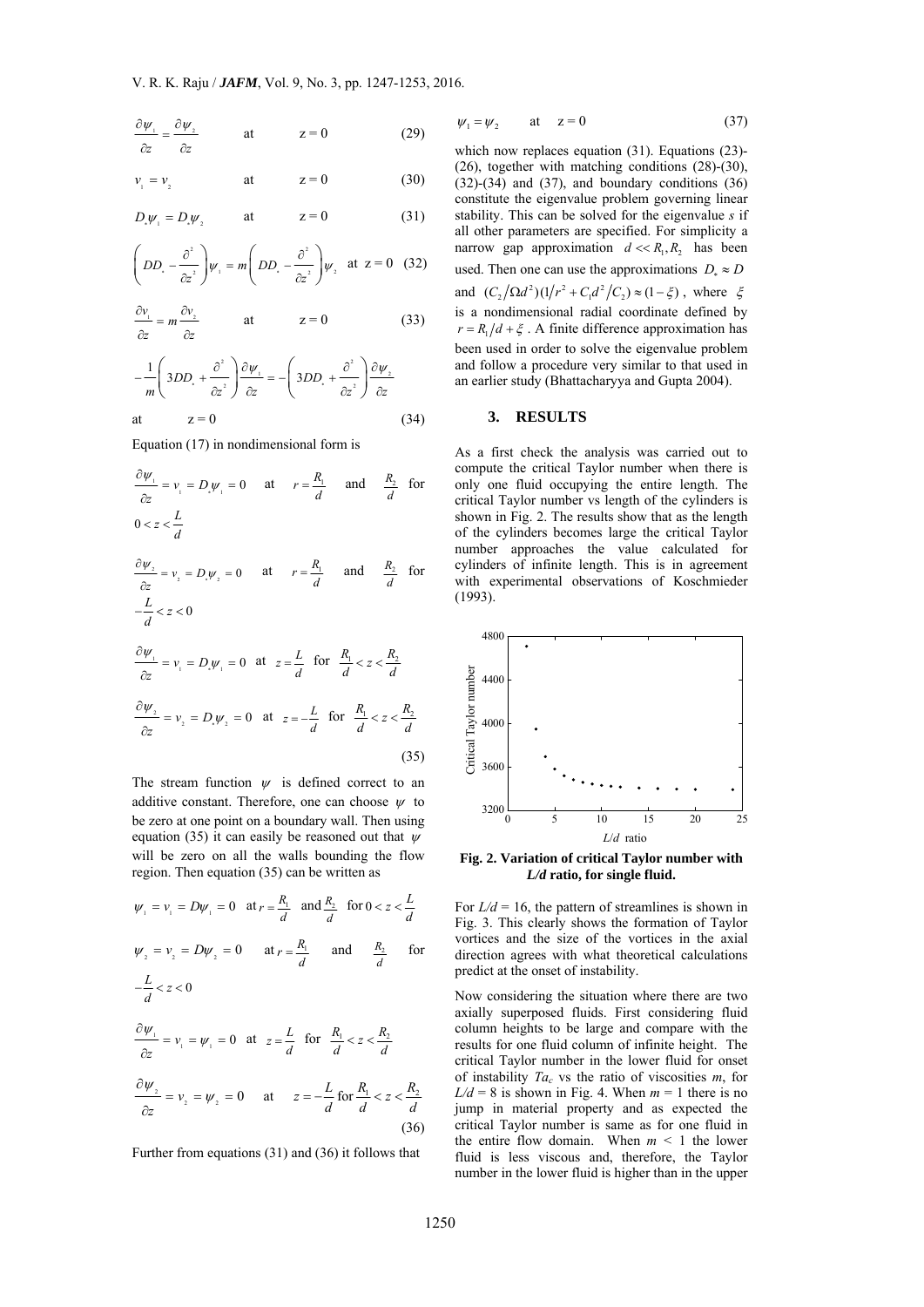fluid. Bonn *et al*. (2004) assumed that instability occurs when the Taylor number in the less viscous fluid exceeds the critical Taylor number obtained from computation for one fluid.



**Fig. 3. Contour plots of stream function for**  single fluid, for  $L/d = 16$ .

Figure 4 shows that the critical Taylor number in the less viscous fluid for onset of instability increases slightly with decrease in the viscosity ratio. However, the difference is not more than 2%. Therefore, for this configuration the assumption made by Bonn *et al*. (2004) seems justified.



**Fig. 4. Variation of critical Taylor number with viscosity ratio, for**  $\overline{L/d} = 8$ **.** 

Next, examining how the eigenmode varies with change in the viscosity ratio. The radial component of velocity at  $r = (R_1 + R_2)/2$  as a function of *z* is shown in Fig.5. For  $m = 0.2$ , Fig.5 (a) shows that at the onset of instability, the disturbance is practically confined to the less viscous fluid. Now considering values of *m* close to 1, as seen in Fig.5(b), for  $m =$ 0*.*9, the disturbance extends into the more viscous fluid but decays after roughly two Taylor cells. For  $m = 0.99$ , Fig.5(c) shows that the disturbance extends further into the more viscous fluid.



**Fig. 5. Variation of radial component of velocity**  with vertical position at  $r = (R_1 + R_2) / 2$ , for two **fluid when**  $L/d = 8$  and (a)  $m = 0.2$ , (b)  $m = 0.9$ , *m* **= 0.99.** 

The patterns of streamlines for different values of m are shown in Fig.6. It was observed that when *m* is close to 1 the size of the cells in the two fluids are very similar. As the ratio of viscosities decreases the axial dimension of the cells in the more viscous fluid becomes progressively larger.

The position of the perturbed interface for  $m = 0.2$ is shown in Fig.7. This shows there is a rise of the interface near the inner cylinder. However, since the displacement is an eigenvector its negative which shows depression near the inner cylinder would also be a valid solution. Therefore, present analysis does not explain the phenomenon of rod climbing completely.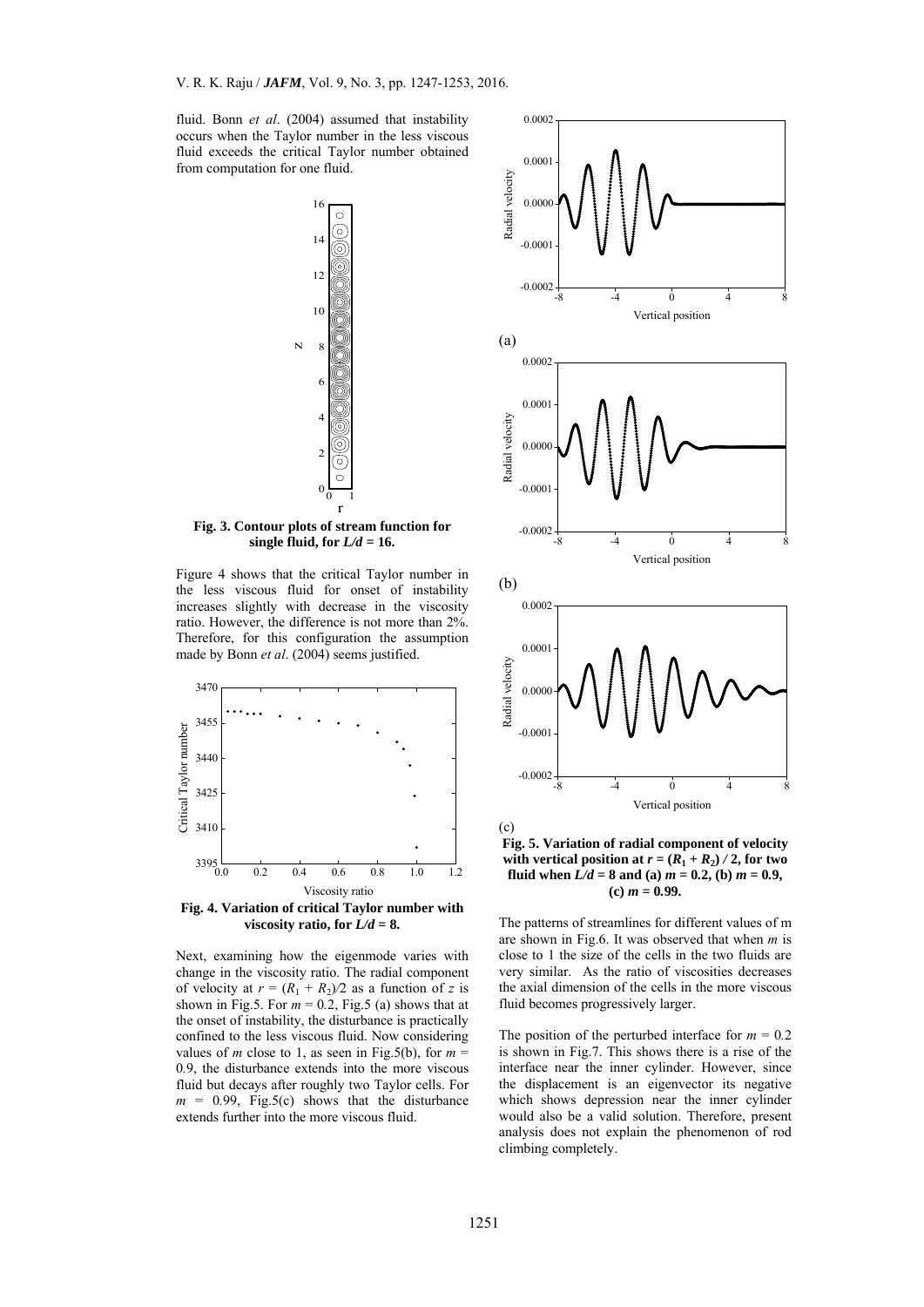

**Fig. 6. Contour plots of stream function for two fluid** when  $L/d = 8$  and (a)  $m = 0.2$ , (b)  $m = 0.9$ ,  $$ 



**Fig. 7. Variation of interface displacement with**  radial distance when  $L/d = 8$ .

In the experimental setup of Bonn *et al*. (2004) the total height of the two liquid columns was 90 mm while the gap between the cylinders was 25 mm. Accordingly  $L/d = 45/25 = 1.8$  has been taken for numerical calculation. The critical Taylor number in the lower fluid for onset of instability  $Ta<sub>c</sub>$  vs the ratio of viscosities *m*, for this value of *L/d* is shown in Fig. 8.

The radial component of velocity vs *z* at  $r = (R_1 + R_2)$  $R_2/2$  for the same value of *L/d,* and three values of *m* are shown in Fig.9.

Now the above results for the two fluid configurations have been compared with results of one fluid. For one fluid with  $L/d = 1.8$  the critical Taylor number is 5150. If one consider one fluid with  $L/d = 3.6$ , so that it occupies the total height of the two fluids in the two fluid configuration, the critical Taylor number is 3787. In two fluid configuration, when  $m = 1$  a fluid of same viscosity is occupying the entire length and, therefore, the critical Taylor number is the same as for one fluid

with  $L/d = 3.6$ . When  $m \rightarrow 0$ , the upper fluid has very large viscosity compared to the lower fluid. Consequently the perturbation gets damped out in the upper fluid and is effectively confined to the lower fluid. Accordingly in this limit the critical Taylor number is same as for the one fluid configuration with  $L/d = 1.8$ .



In all these numerical studies it was found that the unstable mode has  $Im(s) = 0$ . Thus the marginal state is stationary. For the Taylor-Couette problem, where there is only one fluid, the principle of exchange of stability is known to hold (Drazin and Reid, 1981; Yih, 1972a, and 1972b) unless the two cylinders rotate in opposite directions. When there are two axially superposed fluids and the outer cylinder is stationary while the inner cylinder rotates, for the considered parameter values, the marginal state is again found to be stationary when surface tension at the interface is neglected.

#### **4. CONCLUSION**

In this study the linear stability of two axially superposed fluids between two coaxial cylinders when the outer cylinder is stationary and the inner cylinder rotates about its axis with constant angular speed has been considered. It is observed that the more viscous fluid has a stabilizing effect on the onset of centrifugal instability. When  $m = 1$ , the critical Taylor number in the less viscous fluid for onset of instability is the same as for a one fluid configuration with column height equal to the total height of the two fluid columns in the two fluid configuration. When  $m \rightarrow 0$ , the critical Taylor number is the same as for a one fluid configuration with column height equal to the height of the less viscous fluid column in the two fluid configurations. These two values may not be very different when  $L/d$  is large but can be significantly different when *L/d* is small. For such a configuration and for values of *m* different from 0 and 1, a linear stability as carried out here is necessary to accurately predict the onset of instability. Present study also shows a displacement of the interface but this does not explain completely the rod climbing reported in Bonn *et al*. (2004). The linear stability reported here hope to provide a first step towards a theoretical understanding of the experimental results reported by Bonn *et al*. (2004).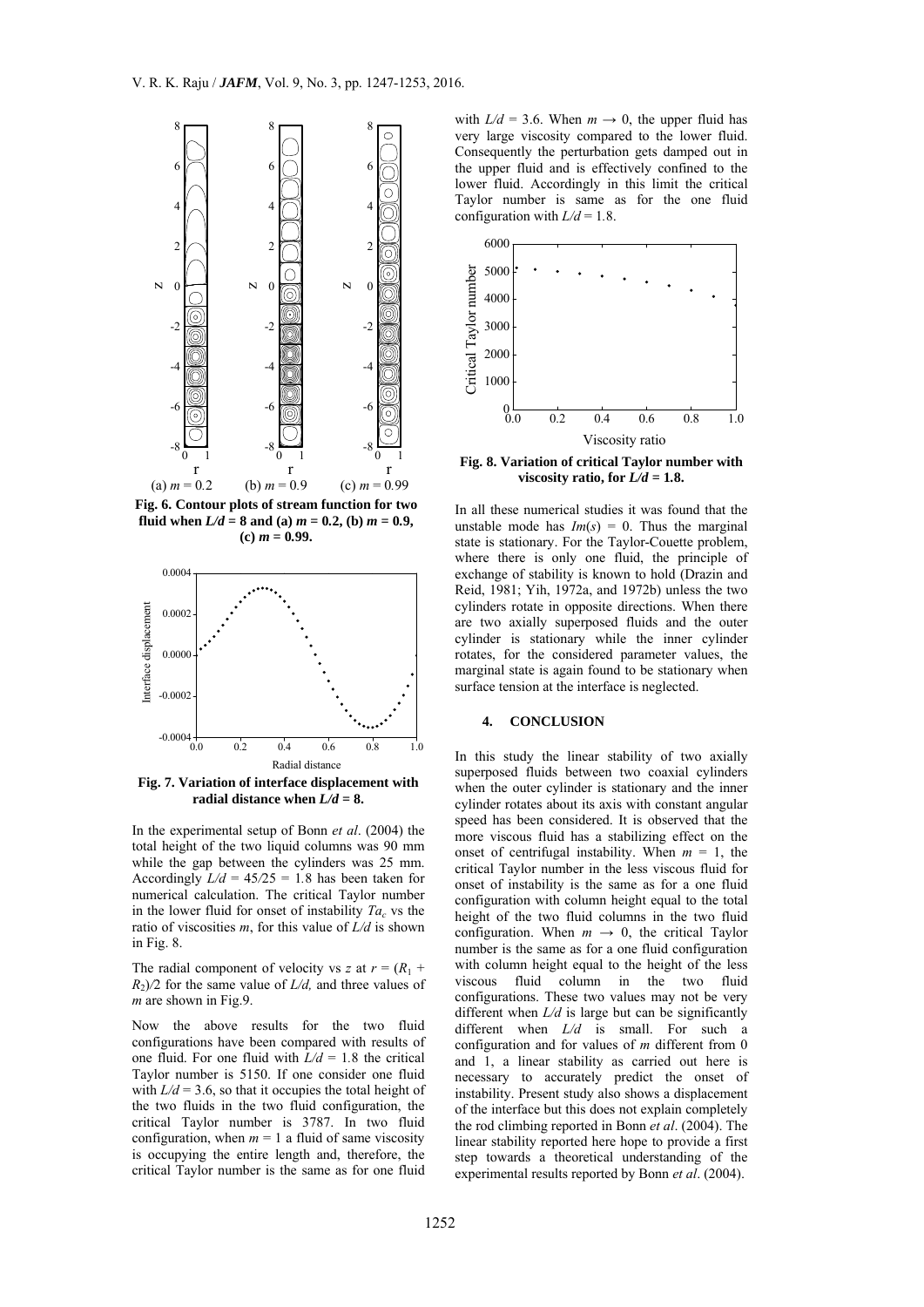

**Fig. 9. Variation of radial component of velocity**  with vertical position at  $r = (R_1 + R_2) / 2$ , for two **fluid when**  $L/d = 1.8$  and (a)  $m = 0.2$  , (b)  $m = 0.6$  ,  $(c)$  *m* = 0.99.

#### **REFERENCES**

Bhattacharyya, S. N. and A. S. Gupta (2004).

Instability due to a discontinuity in magnetic diffusivity in the presence of magnetic shear. *J. Fluid Mech.* 509, 125–144.

- Bonn, D., M. Kobylko, S. Bohn, J. Meunier, A. Morozov and W. V. Saarloos (2004). Rod climbing effect in Newtonian fluids. *Phys. Rev. Lett.* 93, 214503 (4 pages).
- Brady, P. T. and M. Herrmann (2012). Two-fluid confined flow in a cylinder driven by a rotating end wall. *Phys. Rev. E,* 85, 016308.
- Chandrasekhar, S. (l98l). *Hydrodynamic and hydromagnetic stability*. Dover Publications, New York.
- Fujimoto, S. and Y. Takeda (2009). Topology changes of the interface between two immiscible liquid layers by a rotating lid. *Phys. Rev. E* 80, 015304.
- Joseph, D. D. and Y. Renardy (1993). *Fundamentals of two fluid dynamics, Part I: mathematical theory and applications*, Springer-Verlag, New York.
- Joseph, D. D., K. Nguyen and G. S. Beavers (1984). Non-uniqueness and stability of the configuration of flow of immiscible fluids with different viscosities. *J. Fluid Mech.* 141, 319– 345.
- Koschmieder, E. L. (1993). *Bénard cells and Taylor vortices*, Cambridge University Press, New York.
- Peng, J. and K. Q. Zhu (2010). Linear instability of two-fluid Taylor–Couette flow in the presence of surfactant. *J. Fluid Mech.* 651, 357–385.
- Rayleigh, L. (1916). On convection currents in a horizontal layer of fluid, when the higher temperature is on the under side. *Phil. Mag*. 32, 529–546.
- Taylor, G. I. (1923). Stability of a viscous liquid contained between two rotating cylinders. *Phil. Trans. Roy. Soc. London* A 223, 289–343.
- Yih, C. S. (1972). Spectral theory of Taylor vortices, Part I. Structure of unstable modes. *Arch. Rat. Mech. Anal*. 46, 218–240.
- Yih, C. S. (1972). Spectral theory of Taylor vortices, Part II. Proof of nonoscillation. *Arch. Rat. Mech. Anal*. 46, 288–300.